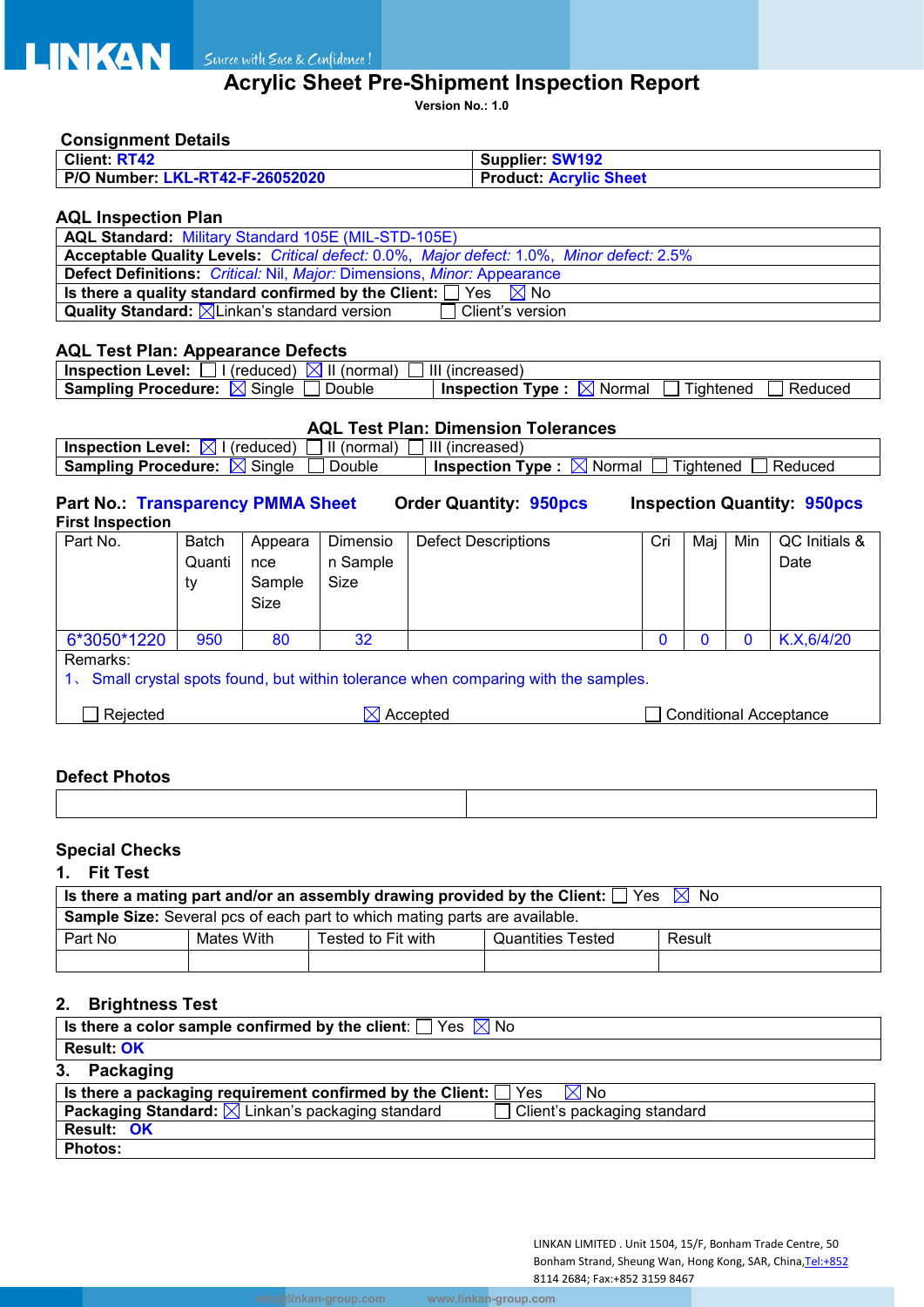# **LINKAN**

Source with Ease & Confidence!



LINKAN LIMITED . Unit 1504, 15/F, Bonham Trade Centre, 50 Bonham Strand, Sheung Wan, Hong Kong, SAR, China, Tel:+852 8114 2684; Fax:+852 3159 8467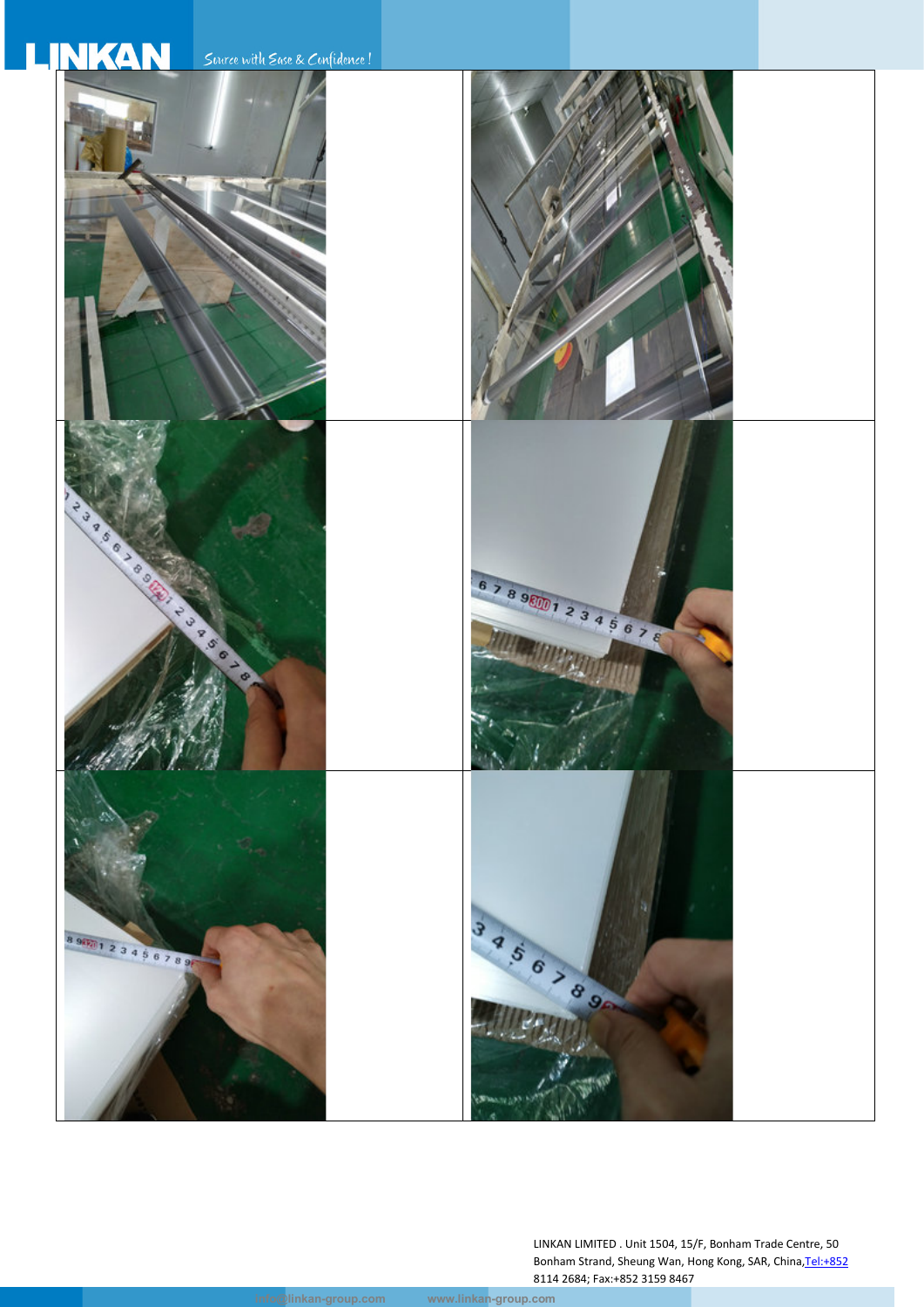#### **INKAN** Suurce with Ease & Confidence!



## **Other Checks**

- $\boxtimes$ Quantities of all parts matches purchase order.
- $\boxtimes$  Goods conform to all requirements in Linkan's purchase order.

## **Consignment Overall Assessment**

 $\boxtimes$  Qualified  $\Box$  Not Qualified

Remarks:

# (appears on original form) 6/4/2020 ......................................................................................... ..............................................

(Signature of Linkan Inspector) (Date – dd/mm/yy)

Kimi ......................................................................................... (Name of Linkan Inspector)

# (appears on original form)<br>
(Signature of Supplier's Authorised Representative) (Date – dd/mm/yy) (Signature of Supplier's Authorised Representative)

Mr. Xuan ......................................................................................... (Name of Supplier's Authorised Representative)

# **Client Approval to Dispatch**

If the consignment is not qualified, written authorization must be given by the client if the goods are required to be dispatched prior to the defects being rectified and the consignment being re-assessed as qualified.

We hereby authorize the above consignment (**including** all unqualified part numbers/batches **excluding** all unqualified part numbers/batches) to be dispatched immediately, without further rework or replacement.

......................................................................................... .............................................. (Signature of Authorised Representative) (Date )

#### ........................................................................................ (Name & Position of Authorised Representative)

#### **APPENDIX 1: DEFINITIONS**

*Defects:* Defects are expressed as a percentage. When each item can contain more than one defect, it is expressed as the total number of defects per 100 items.

*Inspection Levels (for Military Standard 105E, MIL-STD-105E):* The inspection level helps determine the sample size for a given batch size. Levels I, II, and III are general inspection levels: 1. Level II is designated as normal.

LINKAN LIMITED . Unit 1504, 15/F, Bonham Trade Centre, 50 Bonham Strand, Sheung Wan, Hong Kong, SAR, China, Tel:+852 8114 2684; Fax:+852 3159 8467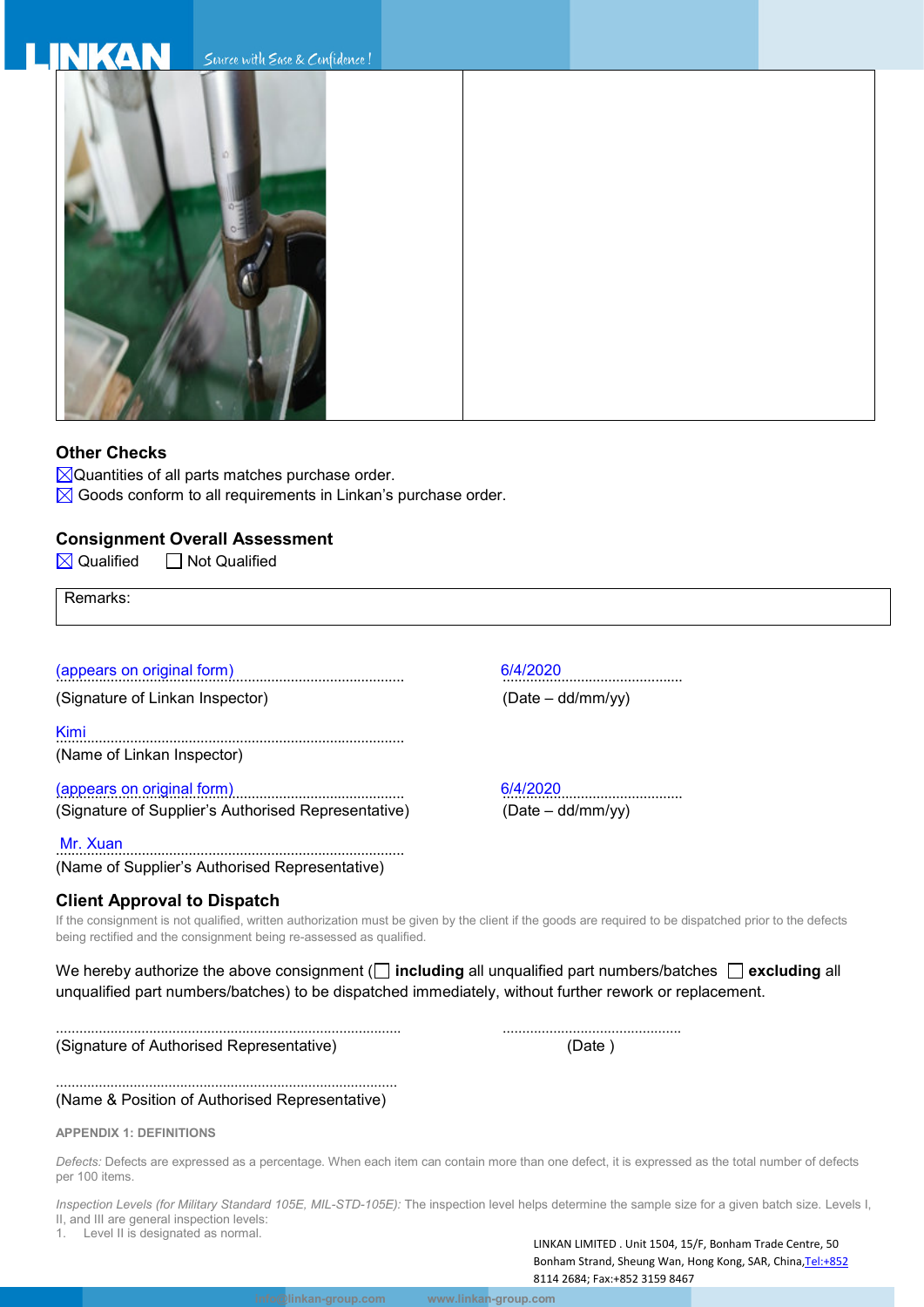#### IKAN Source with Ease & Confidence!

- Level I requires about half the amount of inspection as level II, and is used when reduced sampling cost are required and a lower level of discrimination (or power) can be tolerated.
- 3. Level III requires about twice the amount of inspection as level II, and is used when more discrimination (or power) is needed.

The four special inspection levels S-1, S-2, S-3, & S-4 use very small samples, and should be employed only when small sample sizes are necessary, and when large sampling risks can be tolerated.

*Inspection Type:* There are three types of inspection:

1. Normal inspection is used at the start of the inspection activity.

2. Tightened inspection is used when the vendor's recent quality history has deteriorated (acceptance criteria are more stringent than under normal inspection).

3. Reduced inspection is used when the vendor's recent quality history has been exceptionally good (sample sizes are usually smaller than under normal inspection).

#### **APPENDIX 2: MILITARY STANDARD 105E TABLES**

#### *Table 1 - Sample Size Code Letters*

| Lot or batch size |    |        | <b>Special inspection levels</b> |       |        |       | <b>General inspection levels</b> |   |              |  |
|-------------------|----|--------|----------------------------------|-------|--------|-------|----------------------------------|---|--------------|--|
|                   |    |        |                                  | $S-2$ | $S-3$  | $S-4$ |                                  | Ш | Ш            |  |
| $\overline{2}$    | to | 8      | A                                | A     | A      | A     | A                                | A | B            |  |
| 9                 | to | 15     | A                                | A     | A      | A     | A                                | B | C            |  |
| 16                | to | 25     | A                                | A     | B      | B     | B                                | C | D            |  |
| 26                | to | 50     | A                                | B     | B      | C     | C                                | D | Ε            |  |
| 51                | to | 90     | B                                | B     | C      | C     | C                                | Ε | F            |  |
| 91                | to | 150    | B                                | B     | C      | D     | $\Box$                           | F | G            |  |
| 151               | to | 280    | B                                | C     | D      | Ε     | Ε                                | G | $\mathsf{H}$ |  |
| 281               | to | 500    | B                                | C     | $\Box$ | Ε     | F                                | Н | J            |  |
| 501               | to | 1,200  | C                                | C     | Ε      | F     | G                                | J | K            |  |
| 1,201             | to | 3,200  | C                                | D     | Ε      | G     | $\mathsf{H}$                     | K |              |  |
| 3,201             | to | 10,000 | C                                | D     | F      | G     | J                                |   | M            |  |
| 10,001            | to | 35,000 | C                                | D     | F      | Н     | K                                | M | $\mathbb N$  |  |

#### *Table 2 - Single Sampling Plans for Normal Inspection Type*

| Sample<br>Sample<br><b>Size</b><br><b>Size</b> |                | <b>Acceptable Quality Levels (normal inspection)</b> |                |                |                |                |                |                |                |  |
|------------------------------------------------|----------------|------------------------------------------------------|----------------|----------------|----------------|----------------|----------------|----------------|----------------|--|
|                                                | 1.0            |                                                      | 1.5            |                | 2.5            |                | 4.0            |                |                |  |
| Code                                           |                | Ac                                                   | Re             | Ac             | <b>Re</b>      | Ac             | Re             | Ac             | Re             |  |
| A                                              | $\overline{2}$ | $\overline{0}$                                       |                | $\Omega$       | 1              | $\Omega$       | 1              |                |                |  |
| B                                              | 3              |                                                      | $\mathbf 1$    |                |                |                |                | $\mathbf{0}$   | 1              |  |
| $\mathbb C$                                    | 5              |                                                      |                |                |                |                |                |                |                |  |
| D                                              | 8              |                                                      |                |                |                |                |                | 1              |                |  |
| Е                                              | 13             |                                                      |                |                |                | $\mathbf{1}$   | $\overline{2}$ |                | $\overline{2}$ |  |
| F                                              | 20             |                                                      |                |                |                |                |                | $\overline{2}$ | 3              |  |
| G                                              | 32             |                                                      |                | 1              | $\overline{2}$ | $\overline{2}$ | 3              | 3              | $\overline{4}$ |  |
| H                                              | 50             | 1                                                    | $\overline{2}$ | $\overline{2}$ | 3              | 3              | $\overline{4}$ | 5              | 6              |  |
| J                                              | 80             | $\overline{2}$                                       | 3              | 3              | 4              | 5              | 6              | $\overline{7}$ | 8              |  |
| K                                              | 125            | 3                                                    | $\overline{4}$ | 5              | 6              | $\overline{7}$ | 8              | 10             | 11             |  |
| L                                              | 200            | 5                                                    | 6              | $\overline{7}$ | 8              | 10             | 11             | 14             | 15             |  |
| M                                              | 315            | $\overline{7}$                                       | 8              | 10             | 11             | 14             | 15             | 21             |                |  |
| N                                              | 500            | 10                                                   | 11             | 14             | 15             | 21             | 22             |                | 22             |  |

#### Key:

Ac = Acceptance number

Re = Rejection number

Notes:

1. The above table applies to the *Single* sampling procedure and the *Normal* inspection type.

2. If sample size is equal to or larger than the batch/lot size, do 100% inspection.<br>3. This sampling plan must be used in conjunction with the Military Standard 105

This sampling plan must be used in conjunction with the Military Standard 105E switching rules.

#### Instructions:

1. In table 1, find the sample size code letter that corresponds to the relevant batch/lot size and inspection level.

LINKAN LIMITED . Unit 1504, 15/F, Bonham Trade Centre, 50

Bonham Strand, Sheung Wan, Hong Kong, SAR, China, Tel:+852 8114 2684; Fax:+852 3159 8467